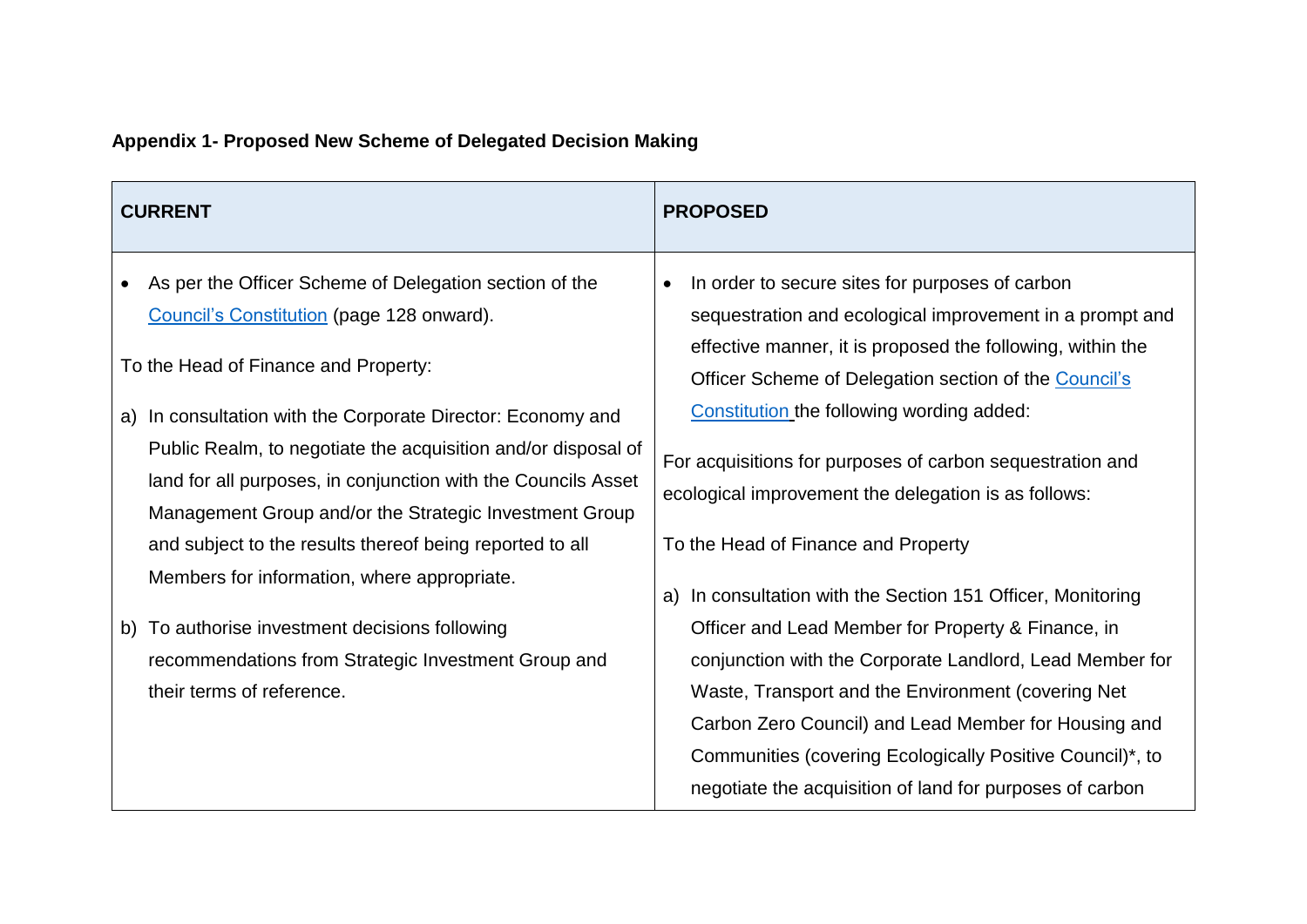| <b>CURRENT</b> |                                                                                                                                                                                                                                                                                                                                                                                                                                                         | <b>PROPOSED</b> |                                                                                                                                                                                                                                                                                                                                                                                                                                                                                                                                                                                                                                                                                                                                                                                                                                     |
|----------------|---------------------------------------------------------------------------------------------------------------------------------------------------------------------------------------------------------------------------------------------------------------------------------------------------------------------------------------------------------------------------------------------------------------------------------------------------------|-----------------|-------------------------------------------------------------------------------------------------------------------------------------------------------------------------------------------------------------------------------------------------------------------------------------------------------------------------------------------------------------------------------------------------------------------------------------------------------------------------------------------------------------------------------------------------------------------------------------------------------------------------------------------------------------------------------------------------------------------------------------------------------------------------------------------------------------------------------------|
|                | c) Acquisitions of land by freehold or leasehold, up to a market<br>value or rental commitment for the term of the lease up to<br>£30,000 if funding is available.<br>d) Acquisitions of land by freehold or leasehold, up to a market<br>value or rental commitment for the term of the lease from<br>£30,001 and £1,000,000; if funding is available and in<br>consultation with the Lead Member, S.151 Officer and the<br><b>Monitoring Officer.</b> | $\mathsf{C}$    | sequestration and ecological improvement as long the land<br>in question does not meet any of the stated disqualifying<br>criteria**.<br>b) Acquisitions of land by freehold or leasehold, up to a market<br>value or rental commitment for the term of the lease up to<br>£30,000 if funding is available.<br>Acquisitions of land by freehold or leasehold, up to a market<br>value or rental commitment for the term of the lease from<br>£30,001 and £1,000,000; if funding is available and in<br>consultation with the Lead Member, S.151 Officer and the<br>Monitoring Officer.<br>e) Subject to the results thereof being reported to the Councils<br>Asset Management Group and/or the Strategic Investment<br>Group at the next nearest meeting, and being reported to all<br>Members for information, where appropriate. |
|                |                                                                                                                                                                                                                                                                                                                                                                                                                                                         |                 | *or the relevant successor role/s                                                                                                                                                                                                                                                                                                                                                                                                                                                                                                                                                                                                                                                                                                                                                                                                   |